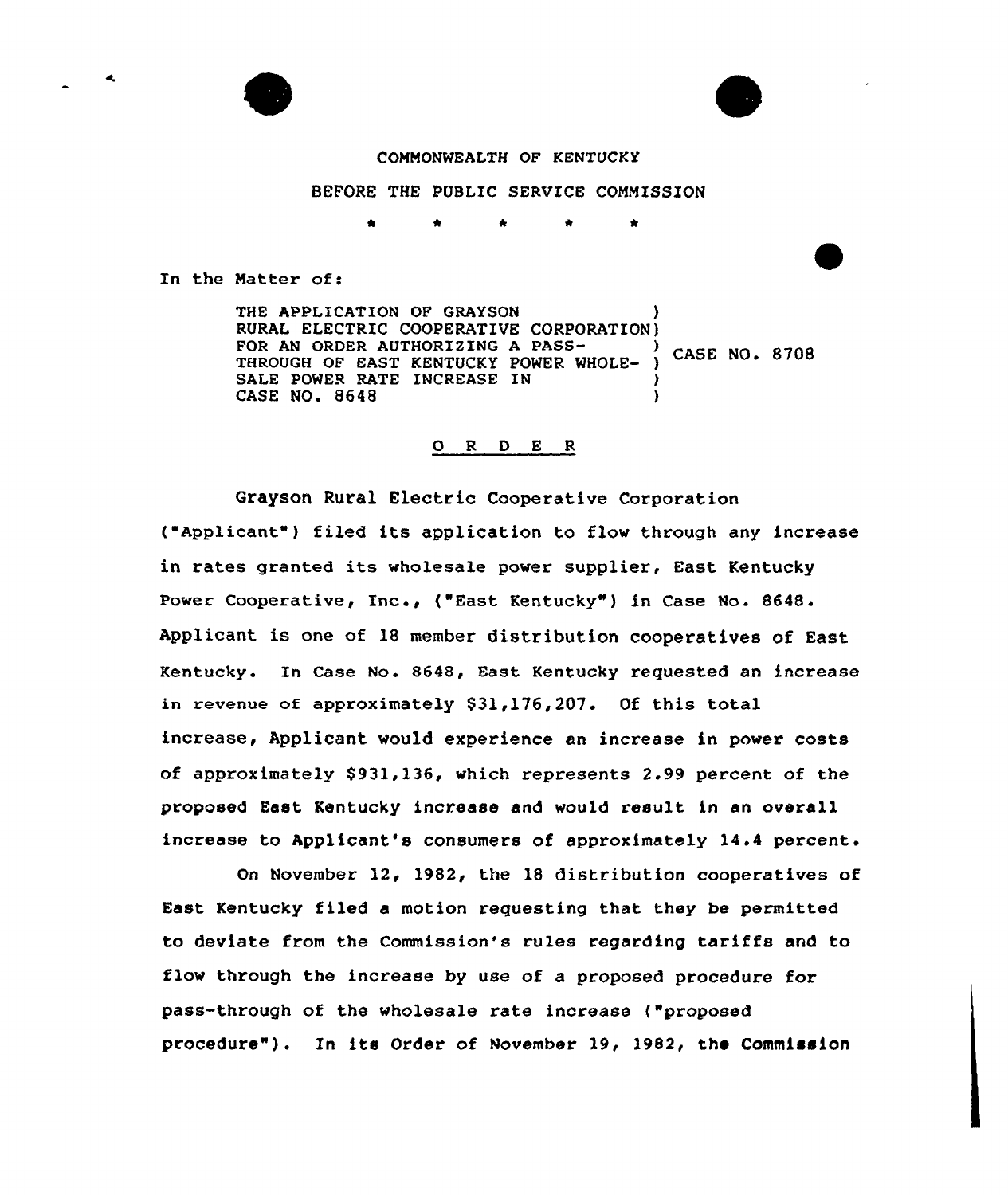authorized Applicant to deviate from the rules on tariffs and approved the utilization of the proposed procedure.

The Commission, having considered the evidence of record and being advised, is of the opinion and finds that:

(1) The actual increase allowed East Kentucky in Case No. 8648 is \$18,849,182 which will result in an increase in power costs to Applicant of \$563,067.

(2) Applicant's financial condition would be materially impaired if it were not allowed to recover the increased wholesale power costs allowed in Case No. 8648.

(3) The revised rates and charges in Appendix <sup>A</sup> are designed to reflect only the increased power costs from East. Kentucky allowed in the final Order in Case No. 8648.

(4) The flow-through of the wholesale power costs will not result in any additional net margin to Applicant.

IT IS THEREFORE ORDERED that Grayson Rural Electric Cooperative Corporation be and it hereby is authorized to flow through the increased power costs resulting from the rate increase granted its wholesale power supplier, East Kentucky Power Cooperative, Inc., in Case No. 8648.

IT IS FURTHER ORDERED that the rates in Appendix <sup>A</sup> shall he placed into effect on the effective date of the East Kentucky wholesale power increase.

IT IS FURTHER ORDERED that Grayson Rural Electric Cooperative Corporation shall, within 20 days from the date of this Order, file its revised tariff sheets setting out the rates' and charges approved herein.

 $-2-$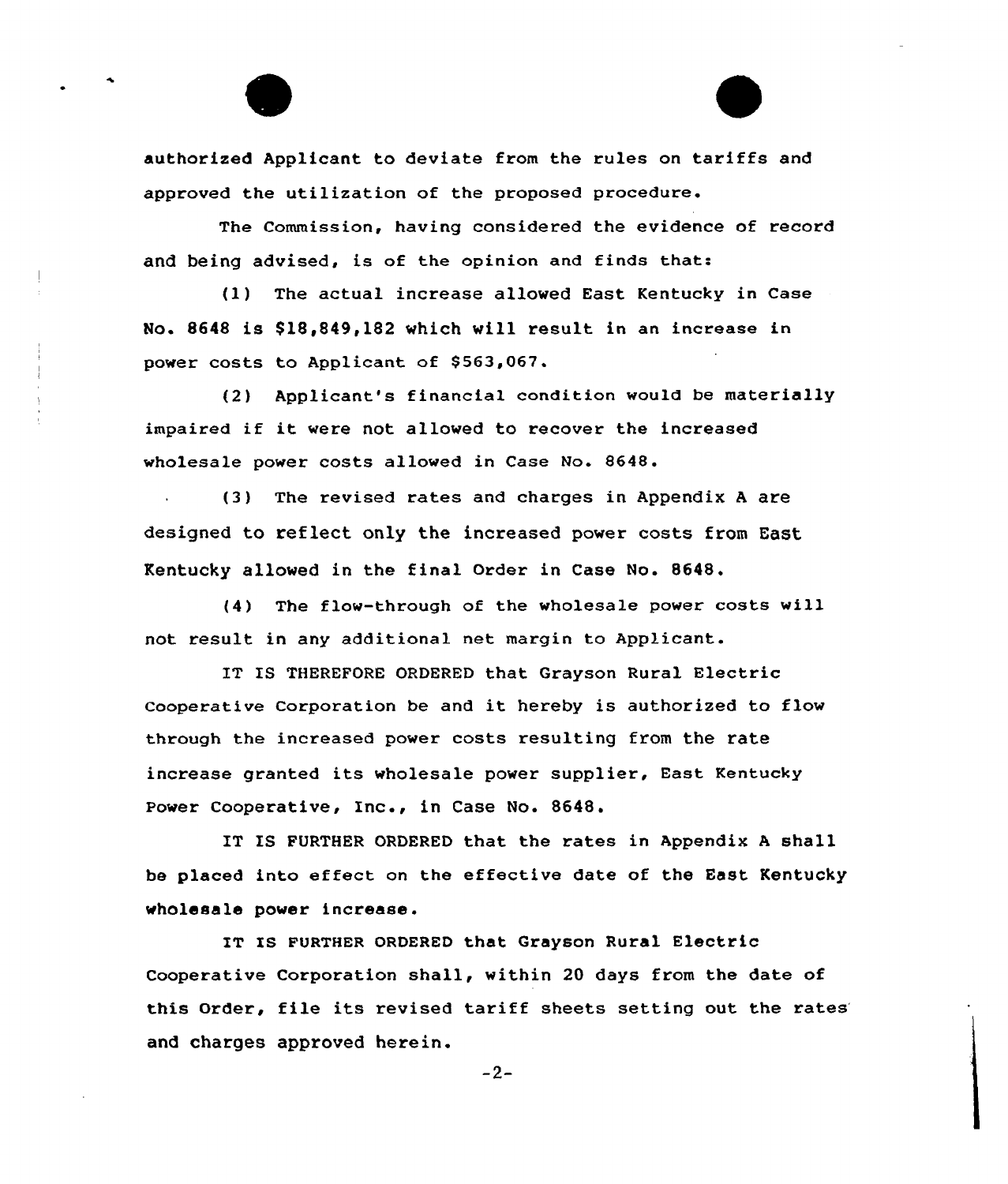



Done at Franktort, Kentucky, this 1st day of April, 1983.

PUBLIC SERVICE COMNISSION

man

Vice Chairman /

Flut<br>Commissioner Lawg

ATTEST:

**Secretary**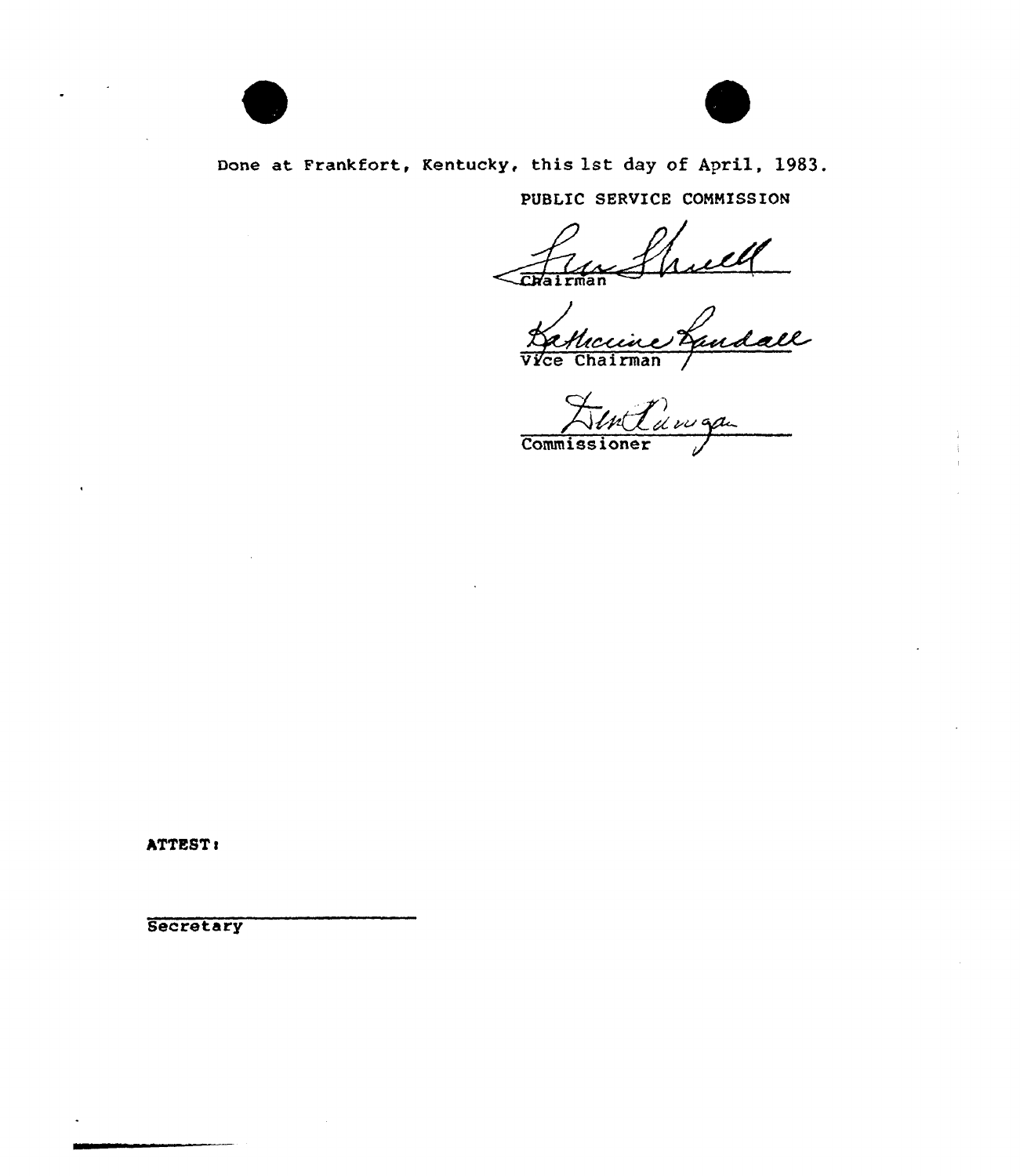

APPENDIX TO AN ORDER OF THE KENTUCKY PUBLIC SERVICE COMMISSION IN CASE NO. 8708 DATED APRIL 1, 1983

The following rates and charges are prescribed for the customers in the area served by Grayson Rural Electric Cooperative Corporation. All other rates and charges not specifically mentioned herein shall remain the same as those in effect under authority of this Commission prior to the date of this Order.

> SCHEDULE 1\* DOMESTIC-FARM & HOME SERVICE, PUBLIC BUILDINGS, SCHOOLS, CHURCHES, ETC. COMMERCIAL  $\epsilon$  SMALL POWER  $0 - 49$  KVA

## Rates:

Customer Charge Per Month Energy Charge 86.89 .05799 per KWH

> SCHEDULE 4 LARGE POWER SERVICE 50 - 600 KW\*

# Rates:

# Demand Charge

85.39 per Month per KW of Billing Demand Customer Charge per Month Energy Charge \$ 52.83 .04502 per KNH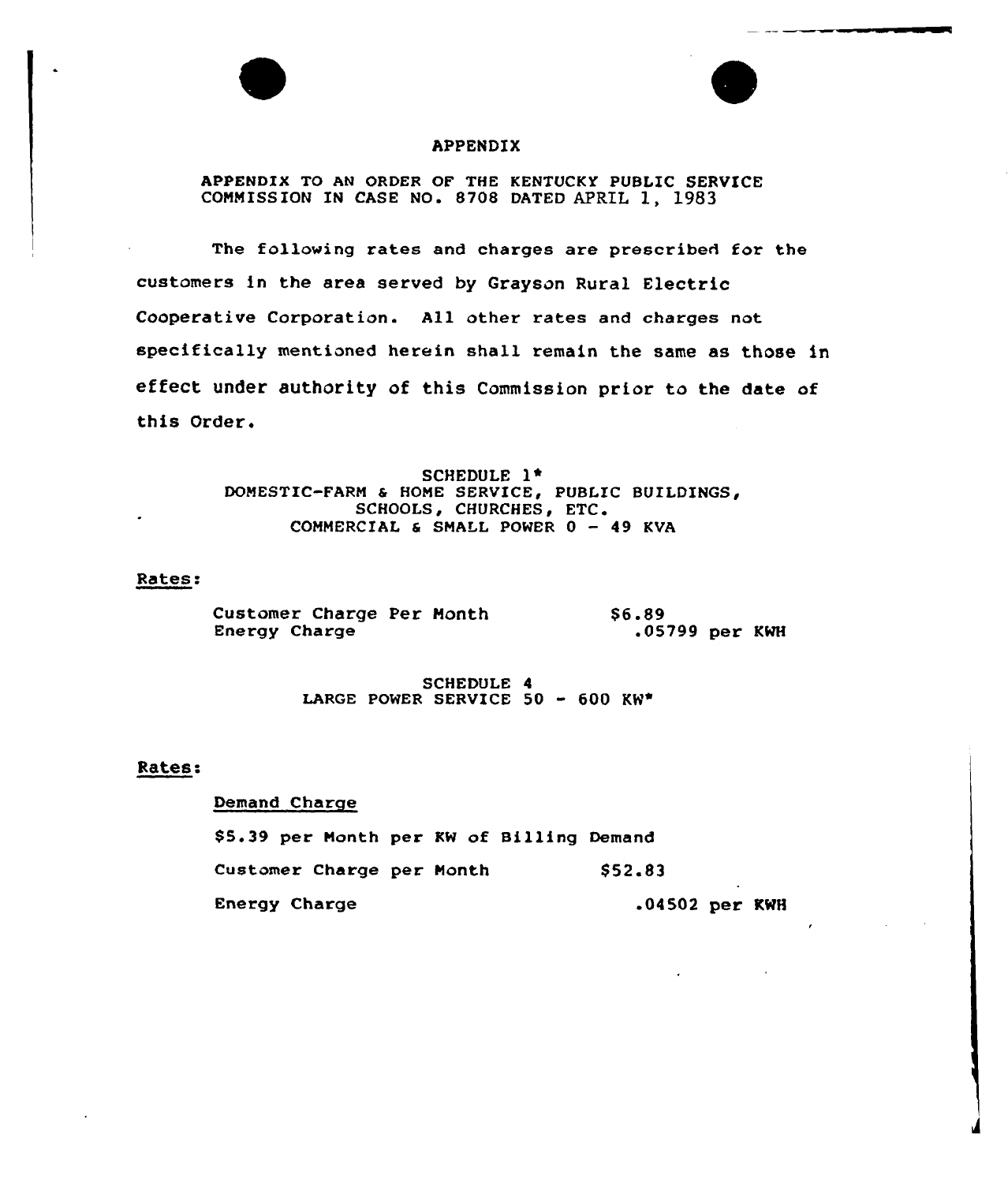#### SCHEDULE 5 STREET LIGHTING SERVICE\*

#### Base Rate per light per Year:

For dusk to dawn lighting with lights mounted on existing wooden poles with bracket attachments and connected to existing overhead secondary circuits. The Cooperative shall furnish and install wooden pole and secondary extension if required for street lights, within 200 feet of the existing secondary circuits.

For the following monthly charges the Cooperative will furnish, install and maintain the lighting fixtures and accessories including pole, hardware, control, lamps, overhead wiring, etc.; and the energy required.

| Lamp Size | Mercury Vapor Lamps | Annual Charge Per Lamp |
|-----------|---------------------|------------------------|
| 175 Watt  | <b>S5.65</b>        | S67.80                 |

SCHEDULE 6 OUTDOOR LIGHTING SERVICE — SECURITY LIGHTS\*

#### Rate Per Light Per Month:

| 250 Watt Mercury Vapor Lamp |  |  | 175 Watt Mercury Vapor Lamp |  |  | \$5.65<br>7.51 |
|-----------------------------|--|--|-----------------------------|--|--|----------------|
|-----------------------------|--|--|-----------------------------|--|--|----------------|

## SCHEDULE 7 ALL ELECTRIC SCHOOLS (A.E.S.)\*

#### Rates:

All KWH  $$.06328$ 

### SCHEDULE 8 SEASONAL SERVICES — SERVICES ACTIVE LESS THAN NINE (9) MONTHS OUT OF A YEAR

#### Rates:

| Customer Charge Per Month | <b>S8.45</b>     |  |
|---------------------------|------------------|--|
| Energy Charge             | $.07514$ per KWH |  |